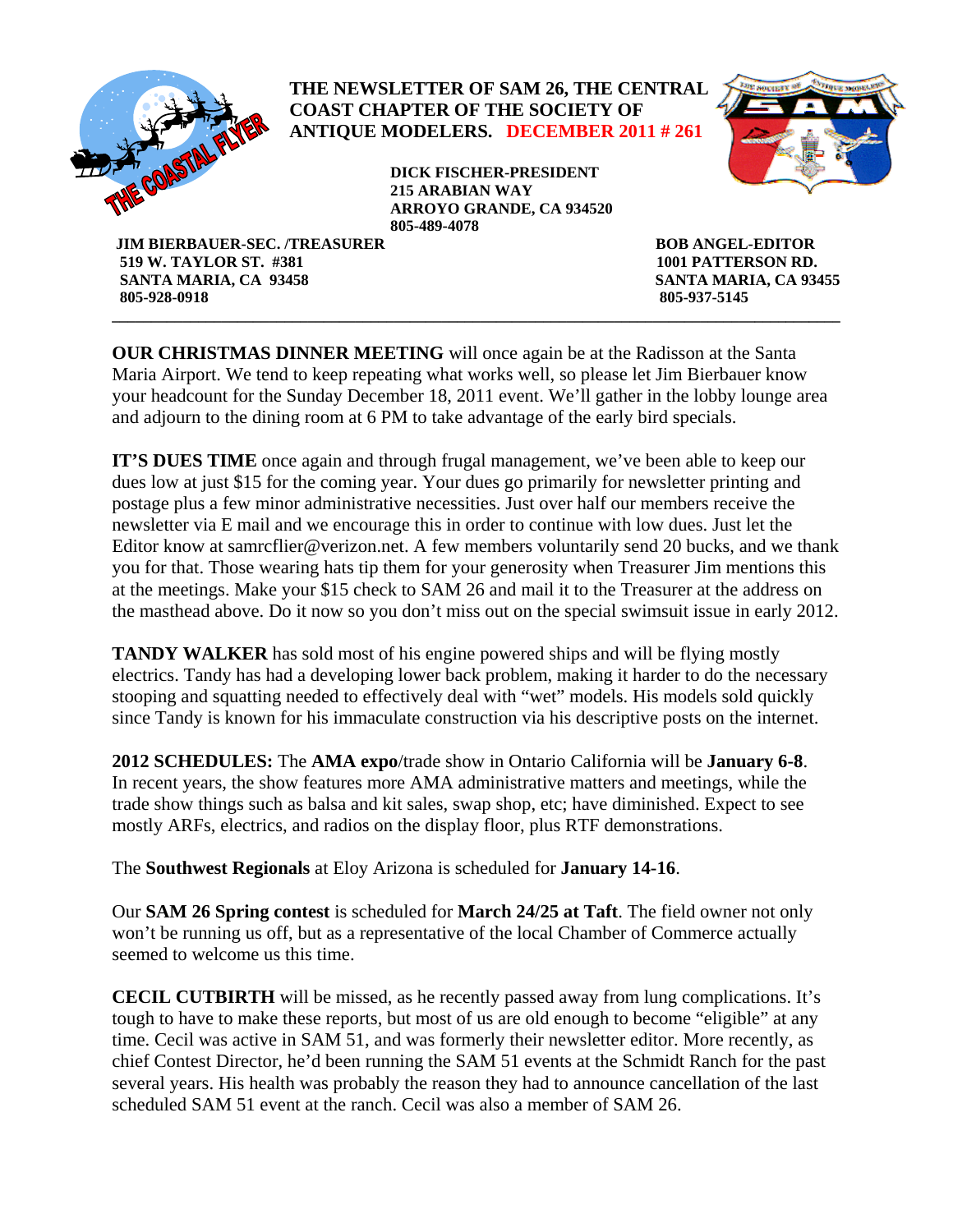**TACHOMETER TROUBLES:** It's not only mechanical failures in our aircraft, but Murphy and his associate gremlins often reach out to our support equipment. This one drove me nuts for over a year until I recently caught on to the problem. I have an engine test stand which I sometimes use briefly in the back yard and also bring to our almost monthly engine running sessions at the local field. I keep two tachometers in my field box. One is a Tower tach, the other a GloBee. By taking both, I thought that  $\text{if }$  - make that "when" one didn't work the other might.

 Here's how it went: I'd start an engine, hit the switch on the tach, but the screen stayed blank. It refused to come back on until I removed the dry cells and cleaned their posts and reinstalled them. That's when I started bringing both tachs, hoping one of the two would work. But both did the same thing time after time. I'd cuss a little, throw each in turn across the lawn in the back yard, shut down the engine, go pick up the tachs and march them into the shop. After cleaning the battery contacts, I'd switch on, check that they registered 3600 RPM against the shop light, and go try again.

The same scene would then be repeated at the test stand. "No go" for both tachs. Throw across yard, retrieve, go clean batteries. Obviously the tachometers somehow got nervous around a running engine, thinking maybe I was going to stick them into the prop. They'd prefer getting thrown across the lawn, landing in the soft grass rather than being shoved into a spinning prop.

With a partial understanding of the problem, I started leaving the tachs switched on after calibrating against the shop light. Sure enough, they stayed lit and working when I re-started an engine and I could then get an RPM reading from either or both. So my flying buddies wouldn't think me crazy, I demonstrated the phenomenon at the field. But it wasn't 100% repeatable, which led me (and maybe them) to question my sanity.

Little by little the rules of failure started to sort themselves out. The tachs didn't like to be switched on near a running engine. Switching on before the start, they worked OK. Finally the best clue came when the problem didn't appear with glow engines. AHA! Only spark ignition engines caused the problem. The clip-on ignition set was getting to the tachs.

But even then the rules were weird. If a tach was turned on either before the engine was started, or from a few feet away from the running engine, it stayed on and worked OK. But if switched on just a couple of feet from the running engine it not only wouldn't turn on there, but also wouldn't switch on away from the engine, or with the engine shut down. The batteries had to be disconnected to re-set the tach.

 With two different tachs displaying this problem, I wondered why others before me hadn't reported on it. The answer to that came when I tried to display the problem to the guys at the field. The tachs both worked fine when switched on next to ignition engines running on a couple of different planes. My sanity again came into question.

Another new rule: Only my clip on ignition set caused the problem. It has a stronger than average spark coil and isn't normally used with a resistor in the hi-tension lead.

OK, next problem: why does the battery have to be removed to get the tach working again? Well, the GloBee, being a stinking little computer has a memory which stays with it even when switched off. With no auxiliary battery or capacitor, it must rely on the main batteries for the memory, even with the main display switched off. Proximity to the RF of my clip-on ignition set must blot out its memory, somehow not allowing anything to turn on, until the "master switch" is turned off by disconnecting the batteries.

 But the Tower tach doesn't have the retained memory feature, so why does it exhibit the same problem? It probably shares a common chip with the GloBee. I'd never heard of this oddball problem before, but if any of you has had it happen, I'd sure like to hear about it. And with 2.4 radios allowing smaller resistors in the hi-tension lines, the problem might start popping up where it never existed before. If it does, just switch the tach on away from the running engine.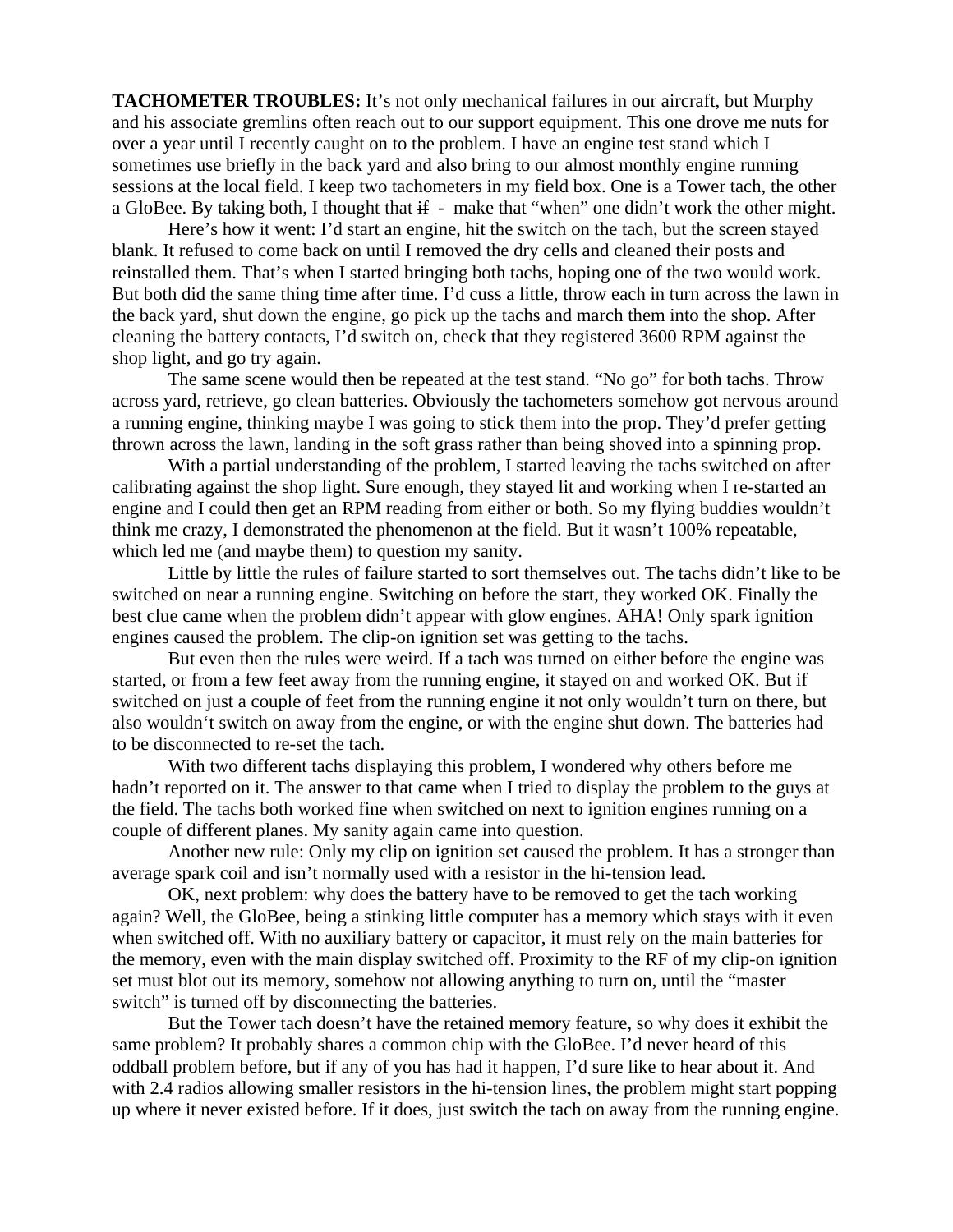**TACHOMETER PREFERENCES:** Had I known about the "features" and tricks the GloBee can perform, I would never have bought it, and instead would have first bought the slightly less expensive Tower model. All I want to do is switch on and see a reading, not fiddle around with minor computer programming. It takes less time and less brain power to simply observe and remember a reading than it does to run through a sequence of 3 different retained memories, followed by recalling them later with another series of button presses. But if you like to camp in front of the store for two days and nights to buy the first of the latest electronic gadget, I think you'd prefer the GloBee over the Tower.

**BOB HOLMAN** was walking with a slight limp at the Pond commemorative meet in October. He has since turned himself in to the medical establishment and they installed in a bionic knee. Bob says it was rough for a while, but now coming along nicely. I guess the mechanical failures aren't limited to just our equipment.



We should probably commission an artist to do this scene in oils, or at least water colors, and call it **"The Spirit of Taft"!** It comes from the 2010 Pond Commemorative. Here we have Jay Higgs displaying a brand new ship amid wide open spaces, beautiful day, and the famous kitty litter plant in the background. That rising steam column in the background indicates that there's very little wind.

This year, Jay attended his first SAM Champs at Bolder City Nevada, and says he'll definitely return next time.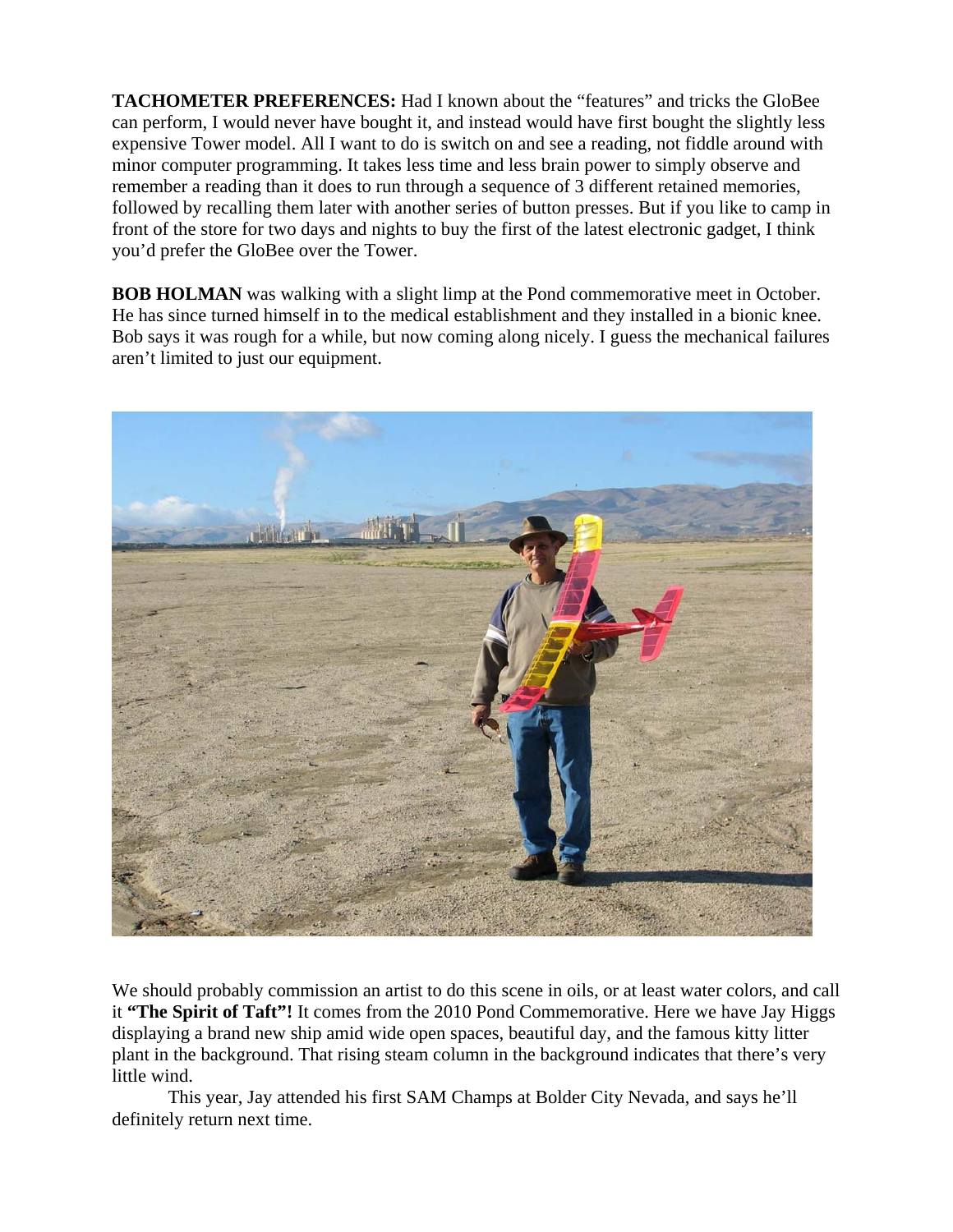Here's the schedule for the RC portion of the upcoming contest at Eloy Arizona.

Contest Manager: Al Lidberg 1127 W. Dunbar Dr Tempe, AZ 85282 480-309-6564

Email: [aalmps@aol.com](mailto:aalmps@aol.com)

## SAM RC Old Timers Contest Director: Bob Angus 6640 N. Columbus Tucson, AZ 85718 520-299-9034

| <b>Saturday Jan. 14 Events</b> | <b>Sunday Jan. 15 Events</b>                                      | Monday Jan. 16 Events |
|--------------------------------|-------------------------------------------------------------------|-----------------------|
| Pure Antique                   | Antique                                                           | Electric LMR          |
| <b>B</b> Glow                  | <b>Ohlsson Sideport</b>                                           | 1/2A Tex. Scale       |
| Electric Texaco                | $ C \text{ Glow LER} $                                            | Brown Jr. LER         |
| $ C $ Ignition LER             | Texaco                                                            | $A$ Glow              |
| $1/2A$ Texaco                  | Speed 400 LMR Special Event <sup>**</sup> $\ A \text{ Ign LER}\ $ |                       |
| <b>B</b> Ignition LER          | Electric Replica***                                               | Spirit of SAM         |
| Wakefield Class LMR Electric*  |                                                                   |                       |

For SAM FF events and schedules, contact Al Lidberg (above).

And for lots more detailed information visit the website at: [aalmps.com/swrintronu.htm](http://aalmps.com/swrintronu.htm) The web site has a map, places to stay, photos and details about the FAI and special FF events, plus complete contest results for past years dating back to 2002.

**MORE ON THE LMA.** LMA stands for Lost Model Alarm, the new lightweight low cost gadget we reviewed in the November issue. It measured up to the advertised specs in all departments, but the sound volume was less than expected. Having no sound meter, I can't say whether or not the LMAs reached the minimum advertised 85db level, however the perceived volume wasn't such that the "old ears" at the flying site could pick it up at the 50 meter (164') distance advertised. The reviewer for Model Aviation however said he (or she) could hear it faintly at 316 feet on level ground with no obstructions.

Dick Fischer has normal hearing for conversation and in fact speaks softly while conversing. But Dick couldn't hear the alarm at a 6' distance, probably due to the high frequency. The rest of us could hear it OK up close. I landed a ship in open field, switched on the "A" model LMA and had to move in to about 30' away before hearing it. But I must admit some slight hearing loss from years of running unmuffled engines, playing in a 100 piece marching band, and operating a machine gun in Korea without ear protection. Today I use ear plugs and/or ear muffs religiously. I imagine today's military insists on ear protection.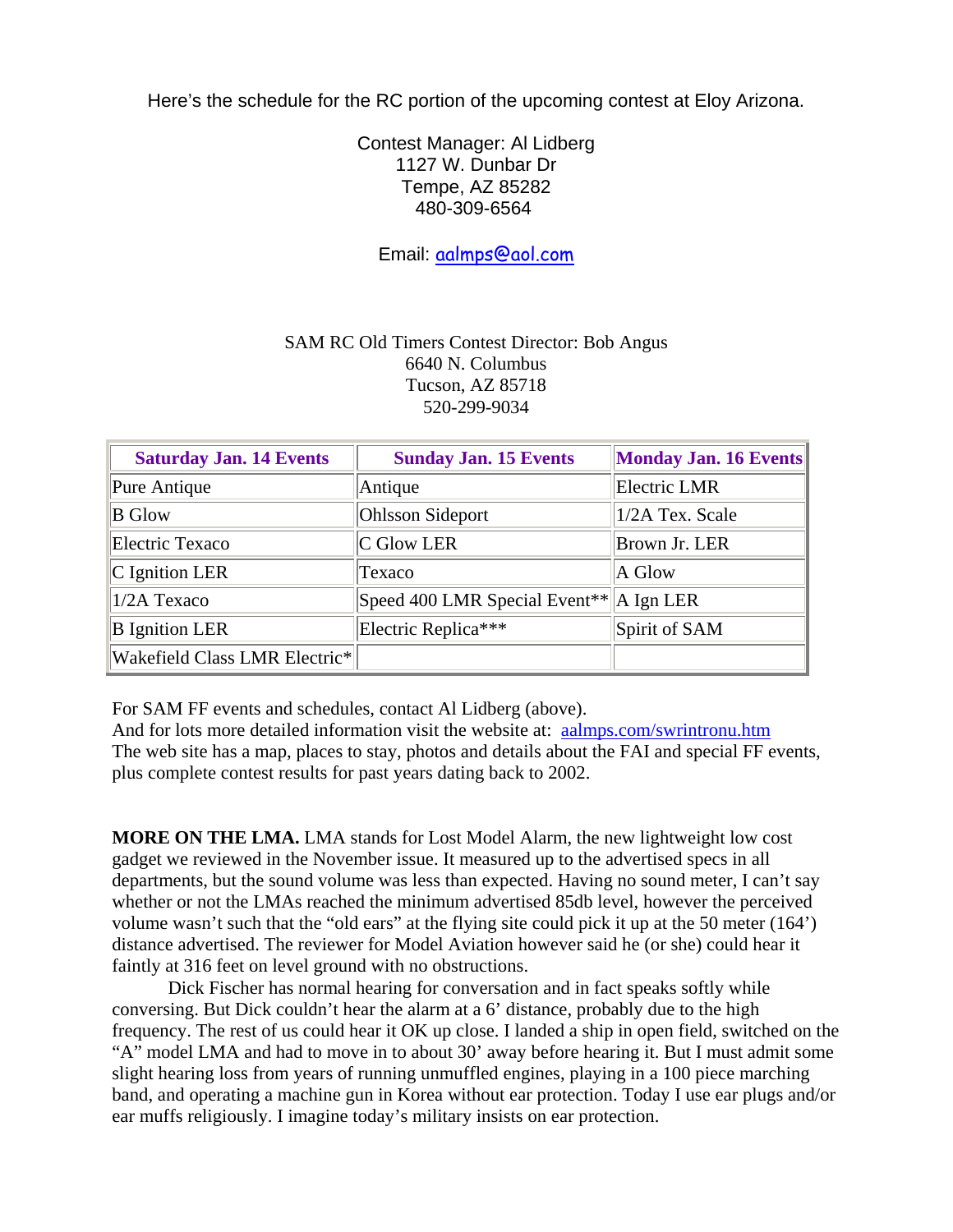I Emailed Nik Dobrinski who provides the LMAs asking if it would be possible to raise the sound volume at a reasonable cost in weight and price. I assume he's found an off the shelf product and adapted it for RC use. Here's his reply edited slightly for brevity:

"There may be a technical possibility to design a similar alarm with a louder buzzer, but that may come at an expense of increased weight and price, and may not be commercially viable. We may experiment in the future. Right now we are focusing a single platform (one-size-fits-all) which we would like to improve and popularize. These alarms are a compromise between weight, price and functionality: they can not lead you straight to the downed model; they can only assist you as you get closer to the model. Nik"

After field testing I noticed another use for the LMA, so I'll leave it in the model tested. It could prevent accidentally leaving the receiver switched on if the transmitter is off. I noticed that with either the A or the P model LMA if I switched off the transmitter with RX power on the beeper would sound immediately. Over the years, many of us have left receivers (and sometimes transmitters) on and depleted a battery. If using a Li-PO as a receiver battery, that error would result in destroying the Li-Po or maybe even starting a fire. I also mentioned this to Nik, who replied:

"Regarding the feature of the LMA as reminder of a still powered receiver gear:

This will certainly work for the LMA-P model, regardless if you turn off the transmitter or not; as long as there is no command change for a minute on this channel the alarm will go off, and remind you to turn off your electronics.

For the LMA-A this will work only if the receiver does not have a fail-safe on this channel or the fail-safe is programmed to trigger the alarm on a lost transmitter signal. It will NOT work if the LMA-A is plugged in a receiver channel with fail-safe "hold" functionality. Thank you once again! I welcome comments from all who would like to give some feedback, much appreciated! Kind regards, Nik Dobrinski."

I had been using the LMA-A model when I discovered that "switch off" reminder, so I must not have plugged into a fail safe channel. In fact, since I don't much care for fail safe, I probably didn't have it programmed into that particular combination. But if you do use fail safe, I guess all you'd need to do is make sure it's inactive on the RX channel you plug into. I preferred the A model over the P model because I could plug into say a retract channel and leave it switched off unless needed. If you were having trouble getting underway, it would be annoying to have the P model beeping at you each time the controls weren't moved for 60 seconds.

I'd also mentioned to Nik, that the more likely market for his gadget would be for our free flight guys, who are far more likely to put a model down into a tree, bushes, or the cornfields at Muncie. This would require a small button battery and should probably be hooked up to a standard FF timer to activate after a delay of 15 minutes or so.

**AIR COMPRESSOR TANKS** can be a potential hazard by slowly rusting through from the inside out. This was discussed on SAM Talk at length. Most have drain valves that should be emptied of accumulated water after each use. But that still leaves moisture inside. One guy also leaves the valve open between uses. But the hole is pretty small to be effective. Another fellow squirts in WD40 which displaces water. But who knows how effective that is or how long it lasts. Also WD40 might find its way into your spray paint job causing blotches. (continued).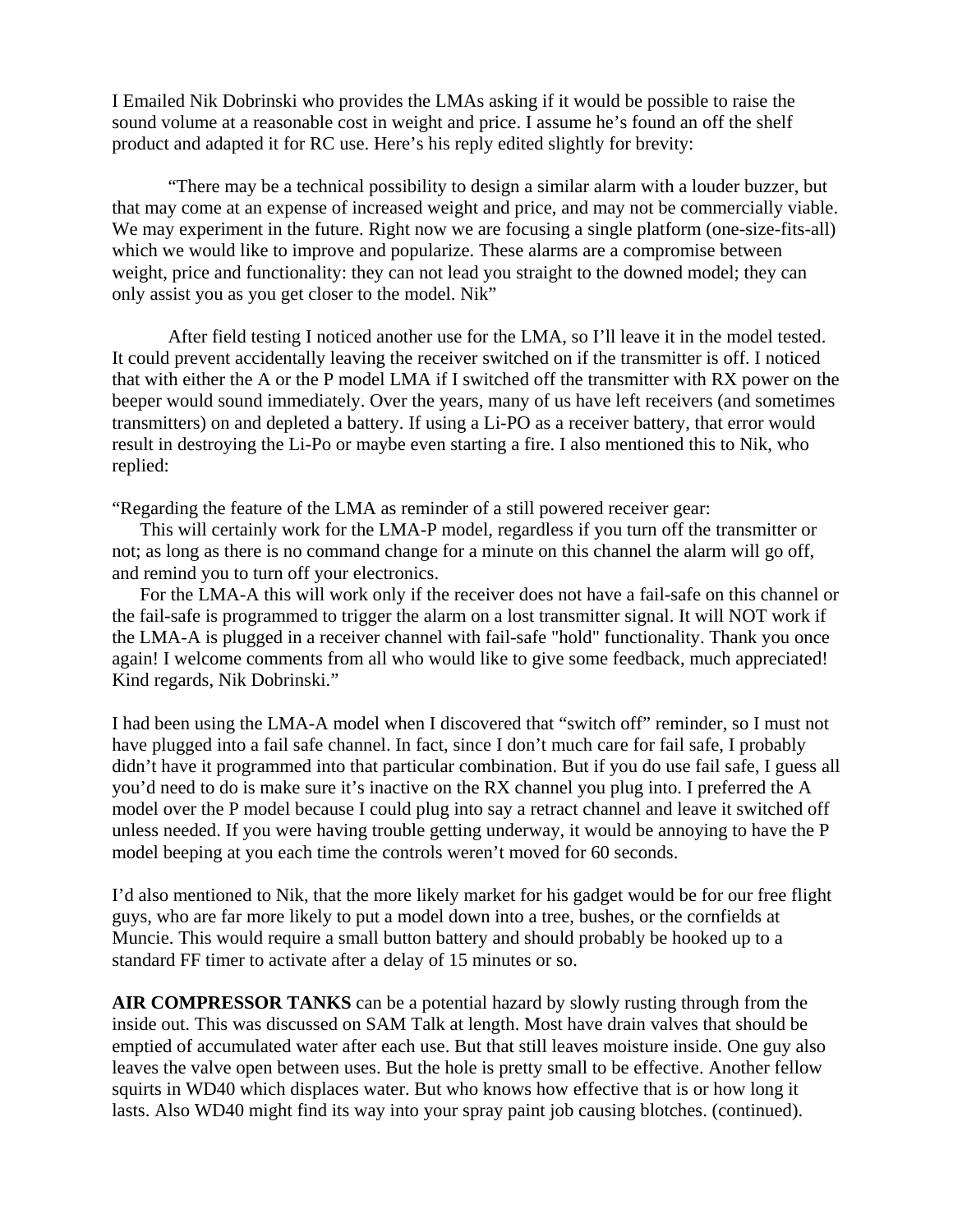## **TANKS** – continued:

For a very old well used tank, about the only way I can think of to safely test it would be to do a hydrostatic pressure test. It might be no small undertaking, but a possible lifesaver if you're salvaging an old tank of questionable lineage. You'd have to invert the tank, install a compatible fitting in the drain valve, fill with water and apply pressure well above that to be supplied by the compressor later. But if the compressor or its cutoff valve only goes to say, 120 PSI or less, a manual bicycle pump with an attached gauge can put out up to 180 PSI which should do the job.



Van Wilson took this shot of this sharp looking **Clipper MK I** at the concours evening event at this years' SAM Champs. I fly one of these with an O&R 60. It's a competitive ship in the O&R sideport event, but mine would be no competition for the one above in the looks department. I saw more than one of these at the 'Champs with inverted engines and nicely shaped cowls.

 The Clipper is an antique design with an original span of 72" and area of 678 squares. That gives it a respectable aspect ratio of 7.6:1 which along with the elliptical planform makes it a fair glider. The 678 sq. in. area would also be a good fit for a .29 glow engine at minimum allowed size.

 The MK II Clipper came along a year later (1939) so is just an old timer, not Antique. About the only (maybe "the" only) difference between the two ships is the MK I has straight dihedral while the MK II has polyhedral. That makes the original the probable better choice.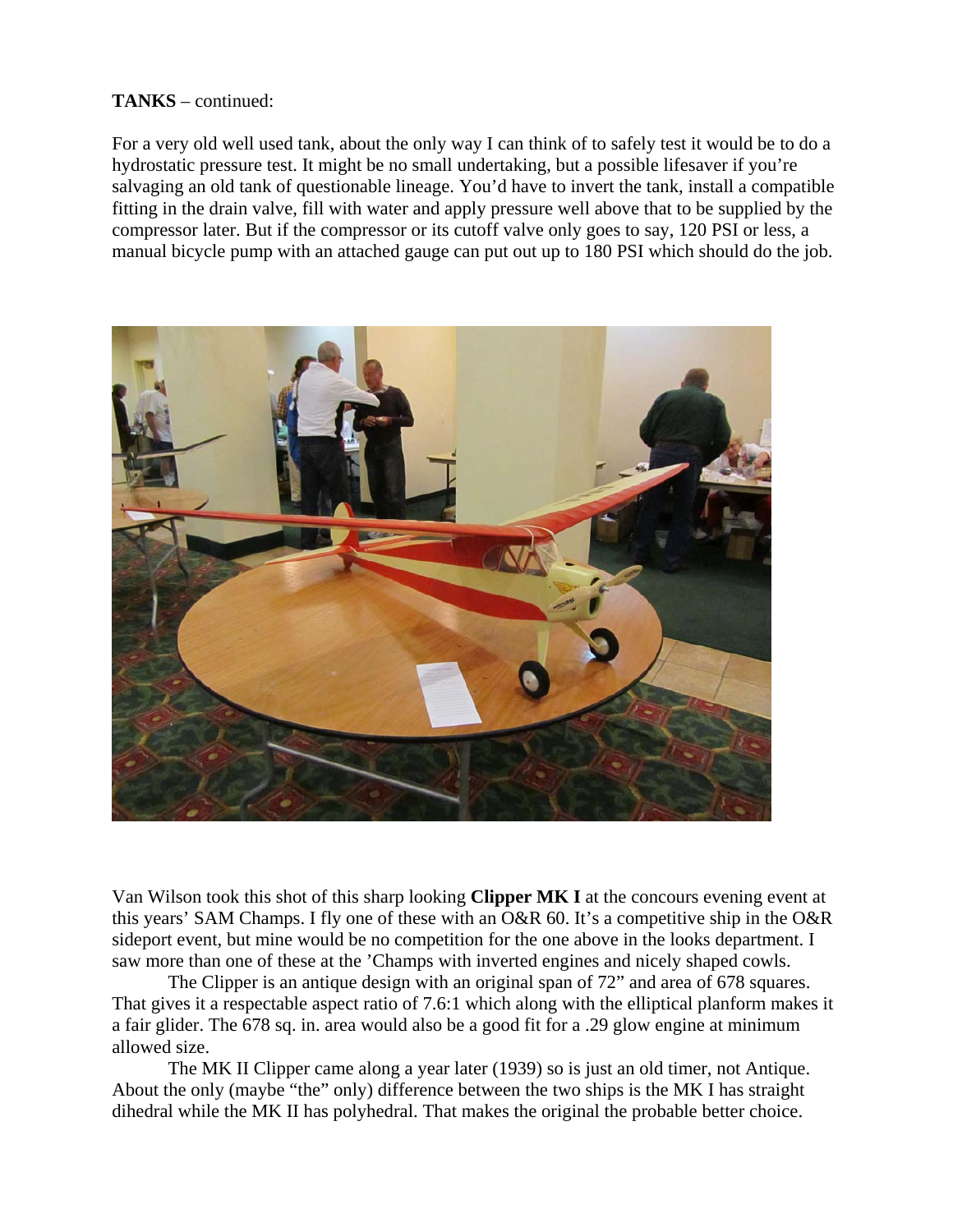**THE ATWOOD TRIUMPH** was the new hot engine for control line at one time.



This good looking and nicely built engine came in both .49 and .51 displacements. The one pictured happens to be a .51. The only external difference is a 49 or 51 stamped on the top of a mounting lug. Like other engines of the postwar era, they were soon furnished as glow models. Those remaining today seem to be about evenly divided about between glow and ignition models, and also between the two sizes.

The two sizes came about due to a short lived AMA rule change which created more engine size classes. I can remember many CL construction articles featuring these engines for power. They were apparently successful, but I once bench tested the one above in apparently excellent condition and found it so lacking in performance that I just set it aside into the collection. Later I heard from a couple others who claimed similar results. Someday when I have absolutely nothing else to do, I may try to investigate to find the answer.

## This nugget below is a re-run item from January 2006

**GORILLA GLUE TRIED:** I'd had the bottle sitting unopened, and in wait for several months. Probably not a good thing, because I've heard it has a relatively short shelf life. The proper occasion arose in repairing some hangar rash to a tail section. I needed to insert a balsa reinforcement piece into a small triangular spot, where it was tough to get a perfect fit. There was no weight concern, because I had a small balance weight on the tail anyway. The "Gorilla" did its thing and expanded to fill the small gaps nicely, and even left some squeezins' pushed out for me to have to trim off afterwards. Others report that this glue is probably not the strongest, nor the best choice for most of our work, and I can believe that. But you need to be selective with any adhesive.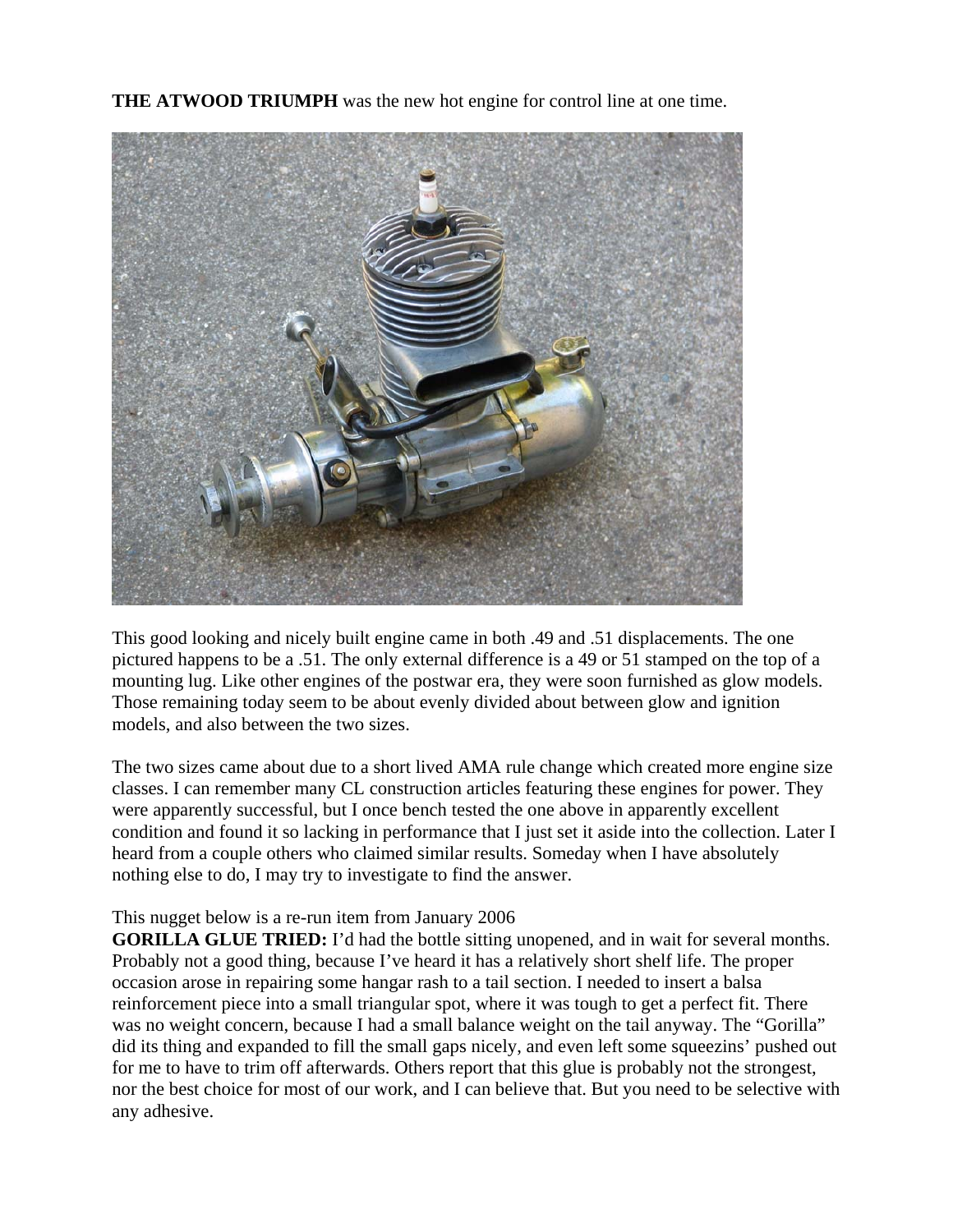**SMALL OLD TIMERS:** SAM Secretary Tommy Gray has been working to establish a fun class of small old timers. Here is a condensed version of his recent post to SAM Talk.

Hi All. As most of you know we have had for the last three years a group called "SmallOldTimers" that is dedicated to micro versions of our SAM planes. We flew at the 2010 Champs in Muncie and had a ball. Last season we were ready to fly at Boulder, but the winds were prohibitive. This year for the 2012 Champs, we will be exploring an alternative indoor venue at Muncie should the weather be too much for the little birds to handle.

Also for 2012 we are adding a new twist to the mix. We are adding a "Plane of the Year" and will do so each year from now on. For 2012 we will be having a special event for Micro Buzzard Bombshells. Build one and bring it up to Muncie. Requirements for the special BB event as with all Small Old Timers planes, are:

Parkzone motor of your choice Single cell LiPo max 200 mah 60 second motor run Hi time wins. Prizes for first 3 places 24" span max WS. No foam. Conventional construction. No sheetwood can be subbed for built-up surfaces.

We'll be posting additional information on the SmallOldTimers.com Website as time progresses. If you are building one please post pictures on the Yahoo Group for SmallOldTimers. Tommy Gray

**PURE NITRO?** Jim Hainen sent this note sometime back. He says nitro is no longer pure. Here's Jim:

"It's because of the great Texas explosion of many years ago. Even though they call it nitromethane, it really isn't 100 percent pure. That's the law. Now I will tell you how to get the pure stuff. Get yourself a large glass five gallon water jug like they use on water fountains. Pour a gallon of the so called Nitro into it. Then pour in about three gallons of water. Leave sit overnight. Next day siphon off the pure nitromethane. The alcohol will mix with the water but the nitromethane will not. -- Jim."

If what Jim says is true it would affect the percentage of nitro that we think we have in our mix, whether it's from a commercial source, or mixed ourselves. If alcohol actually is mixed with nitro, and if it's the good alcohol (methanol, not ethanol), we'd still be in pretty good shape as long as we knew what the precise mix is. Since we usually mix in some methanol anyway, the problem would be limited to those needing mixes of about 45% nitro or more.

I have some very old stock nitro and another can of newer stuff, so it would probably pay for me to make a small quantity test on each to see just what I have.

**ETHANOL QUESTION:** It's bad enough that the government requires ethanol to be added to our automotive gasoline. It runs up the price of corn as well as gasoline, causes hot running, lower mileage, rusts the system, causes leakage in older carburetors, and gives higher vapor pressure, polluting the atmosphere by making fuel escape from the old 2 PSI pressurized tanks. Methanol is apparently the superior fuel, so why ethanol? I believe either alcohol can be made from corn. Is it just a matter of a slight cost difference? Does anyone know the answer?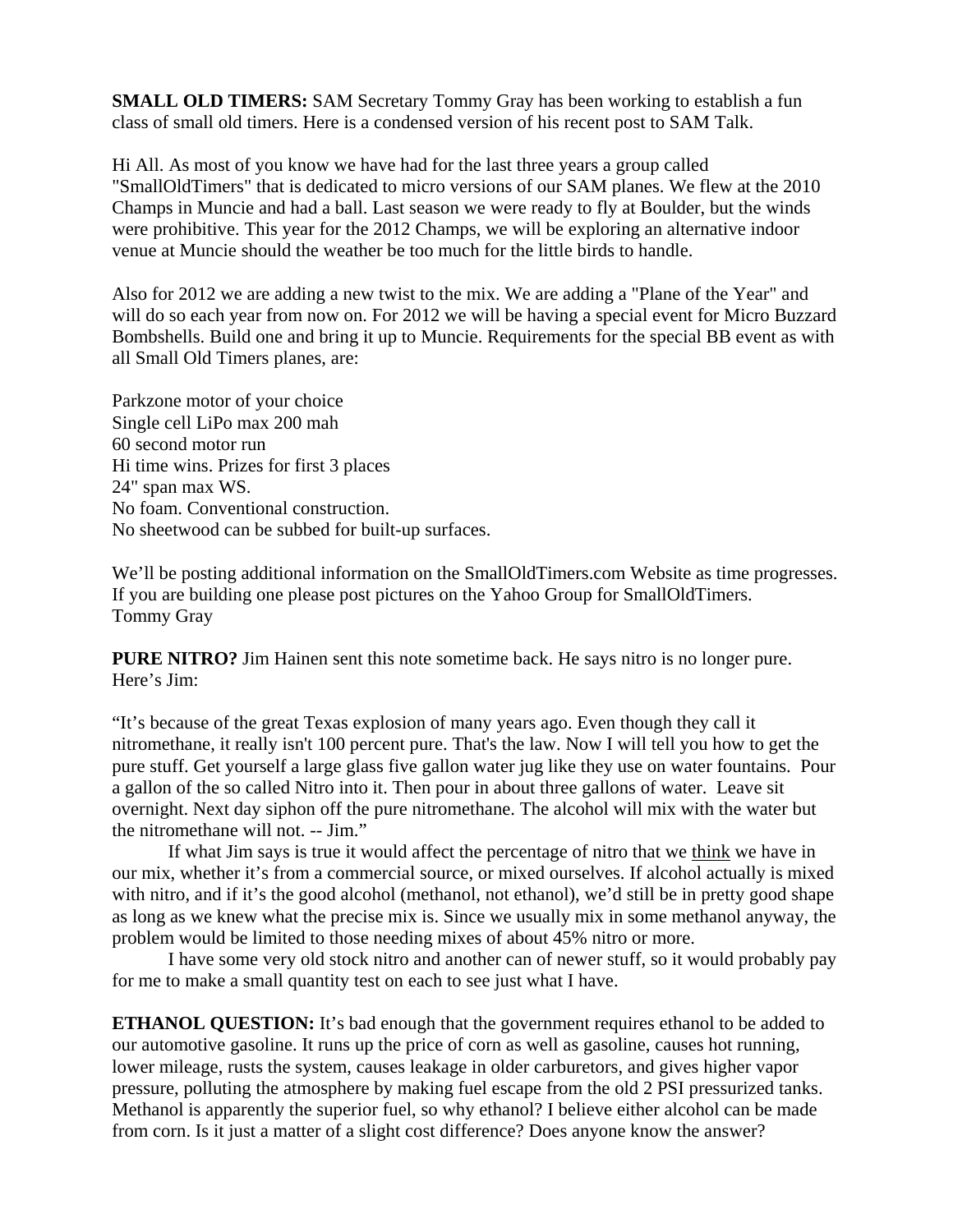

**THE FEATHER MERCHANT** above could have been built by Mike Myers, but it was actually built (or completed) by Evan Evans. The reason Mike might have built it, is that he has a flair for the unusual, different, (or dare I say oddball?). That could also include color schemes. But some time ago Evan sent this picture across the ether with an explanation of the color scheme. He not only used remnants of covering materials, but parts of one or more other ships that had passed through at least a couple of others hands. Even describes the model as sort of a sleeper that he feels can compete with the best.

 Our late chapter member Fred Lehmberg designed the Feather merchant, along with the Goon, which is an even more unusual looking ship. Incidentally, I wonder how long ago someone may have departed this world to still be referred to as "late". Actually Fred has been gone a long time.

 Fred named the Feather Merchant after the term usually applied to civil servants years ago. With his unusual sense of humor, he may have been sort of naming it after himself, since he had a distinguished career working for the government. The Goon name comes from an old comic strip small animal like character. I think it may have been the Popeye strip. I believe Mike Myers has built at least one of each of Fred's designs over the years.

 My older SAM eligible models list shows the Feather merchant as an old time (not antique) design that had a 72" wingspan in 1939 (653 sq. in.) and a 46" span at 288" in 1940. That last size fits and is sometimes flown in the 1/2A Texaco event. Evan also said an 80" version is also listed in probably a later version of my list.

 The **Goon** is an antique eligible design, listed as a 75" span with an area of 864 square inches. This results in an aspect ratio of just 6.5 to one, which wouldn't usually make it very competitive.

**However:** The Goon has a huge stabilizer area adding to the total lifting surface. Just how efficient (or inefficient) that design may be is hard to tell because not many are seen in competition.

**FRED LEHMBERG** had a great (and unusual) sense of humor and wrote a fun and fact filled series of model aviation articles for a number of years. He brought forth all sorts of flight theories through a series of conversations by some off the wall characters.